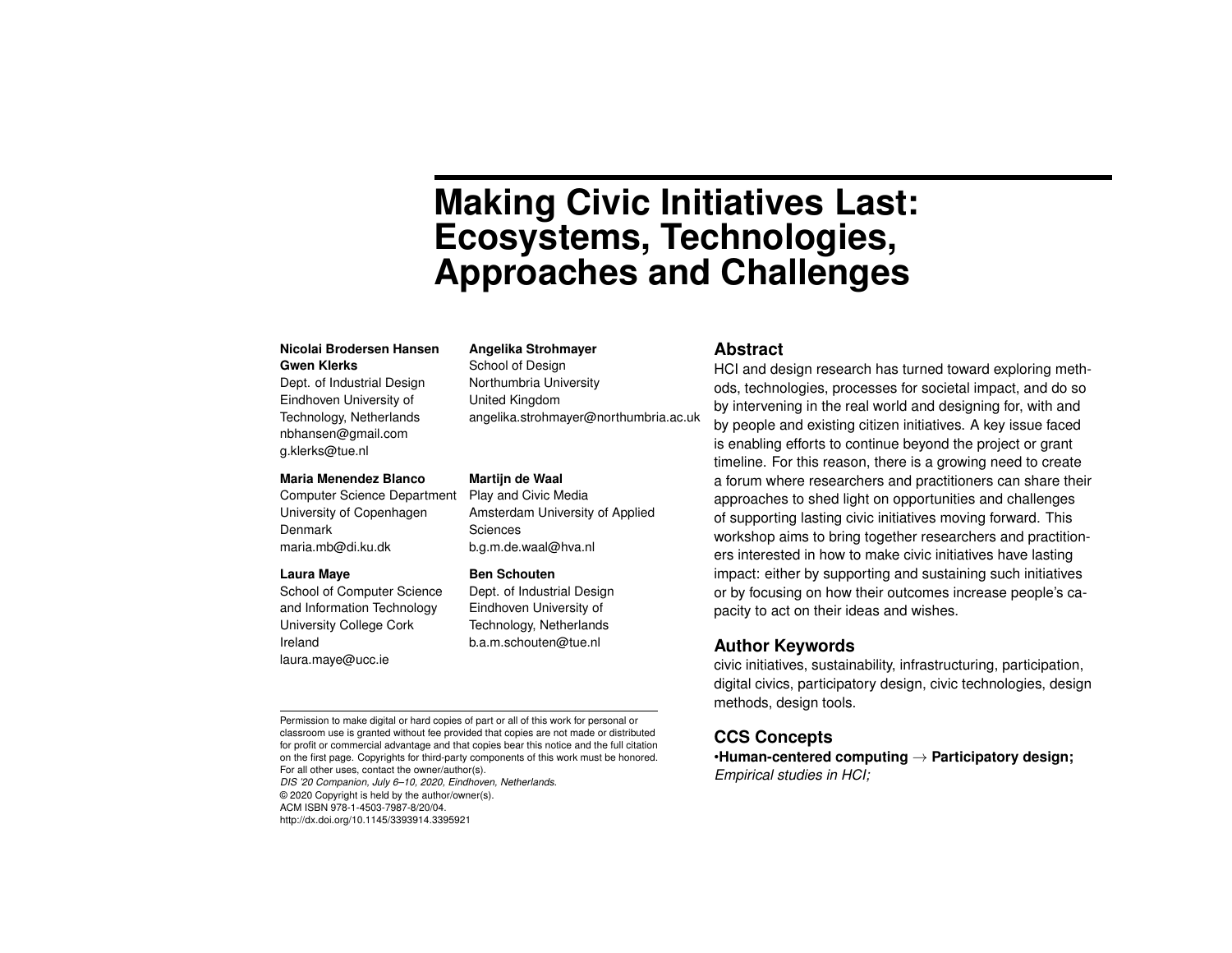## **WORKSHOP ACTIVITIES** The workshop lasts a full day, split into two parts:

First we go downtown to visit CommunityCoin, a citizendriven initiative in the city of Eindhoven. Community-Coin is a blockchain-based platform that aims to bring volunteers in contact with local projects, and reward them for their effort with 'coins' they can exchange, spend or donate in their local neighborhood. Their efforts can also be used to build up a 'social CV', showing their efforts. We will interview the volunteers and founders, and together begin to discuss and analyze this case.

For part 2 we will move to a more traditional format at the TU Eindhoven. All participants will present their a) case study or b) research interests, and in groups we will draw on these cases and theories to identify a research agenda for further work on sustaining citizendriven initiatives in design and HCI.

# **Introduction**

In the last forty years, the impact of digital technologies have moved from professional, to personal, and societal contexts. This focus on societal contexts is evidenced, for example, by the rise of the term digital civics to designate the blend of citizen efforts and digital technologies, and their role in supporting relational models of organization and citizen empowerment. This focus is in line with recent interests in supporting lasting citizen initiatives (see e.g. [\[12\]](#page-3-0)).

In this workshop, we respond to these recent trends and contribute shared discussions among practitioners and researchers on the ways in which digital technologies can support democracy and social organising. We critically inquire the lasting impacts of civic initiatives, such as issuedriven communities, grassroots initiatives, and co-governance arrangements between civil society and local institutions. How do we ensure that initiatives last beyond the time of a research grant or municipal project? What strategies can be applied to build long term capacity among people, enabling them to draw on networks, knowledge, project exemplars or toolkits? Researchers and practitioners are keenly aware of the importance of analytically investigating how collective engagements can develop over time [\[11\]](#page-3-1) while enabling the conditions for those engagements to exist, with an emphasis in the long-term. Indeed, it is at the core of Participatory Design to be concerned with particular mechanisms and effects that lead to sustainable change [\[6\]](#page-3-2).

A range of tools have been proposed, spanning from apps to digital platforms, as well as an emerging body of theoretical contributions, and a plethora of fascinating case studies. In the workshop, participants will bring examples of practice and research methods, tools, techniques which they perceive to be integral to the process of supporting sustainable implementations of democratic processes and forms of social organising.

#### *Citizen Initiatives and Ecosystems*

There has been growing research into how citizens can self-organise and effect change in their lives. Such work has gathered speed in the last decade in different related fields such as HCI, Participatory Design, justice-oriented interaction design, or urban and rural interaction design. Especially interesting themes for the purpose of this proposal are the organizational and relational arrangements among people and institutions (e.g. [\[8\]](#page-3-3)) and the transformative potential of long term engagements.

The design and HCI community has a growing interest in enabling communities to participate in citizen initiatives, decision making, and local development projects. Such efforts emerge, for example, in the preservation of local heritage, culture, and identity [\[5\]](#page-3-4). Other domains of interest include rural areas, where the goal is to sustain design that emerges "from the rural" and participate in local issues that are often overlooked by policymakers in urban centres [\[7\]](#page-3-5). Particularly in rural areas, lasting engagements may also require processes and technologies that enable participation of locals who may not be geographically present, but remain to have a psychological connection with a locality (see e.g. [\[10\]](#page-3-6)). In urban contexts, De Waal and De Lange discuss how novel technologies and digital platforms might support collaborative city-making [\[2\]](#page-2-0). A fundamental concern for longevity is understanding the impact that new technologies, processes, or structures may have on existing local dynamics[\[3\]](#page-3-7).

Sustained engagement is one of the core issues in such research projects, and researchers and practitioners have identified key approaches, opportunities, and challenges for encouraging such engagement (see e.g. [\[12\]](#page-3-0)). How-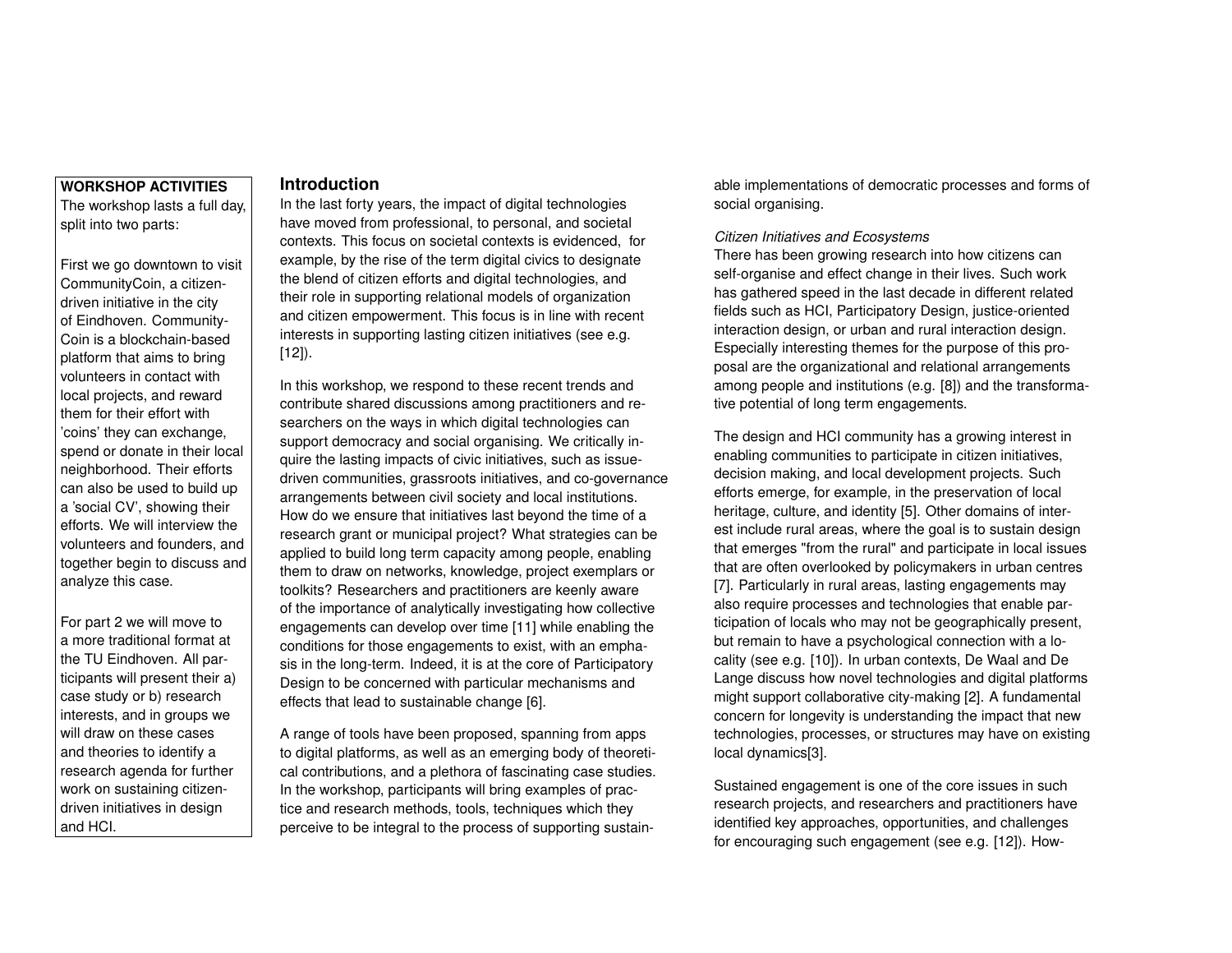# **WORKSHOP GOALS AND OUTCOMES**

The workshop aims at building up a research agenda for making citizen initiatives last, and taking a first step towards building a network of researchers and practitioners interested in this topic.

To this end, the workshop will deliver a plan for participants, together or solo, writing chapters in an edited openaccess book that we will print and publish as part of our existing research projects. As such the workshop can be said to do the foundational work for the book.

Furthermore we will create a website that will act as a repository for documentation of the workshop: this will include a full report of the day, the papers submitted by participants and any further information hosted on the site.

ever, it is of importance to look beyond individual projects, researchers, or participants and instead explore "broader ecological infrastructures that affect social issues" [\[4\]](#page-3-8). Looking towards approaches such as collective action, design publics [\[9\]](#page-3-9) or a prefigurative politic may become useful here to form "effective alliances" [\[1\]](#page-2-1) and draw on the resources offered by public or private actors; to subvert and act in opposition to the status quo. The goal of this workshop is to build on these discussions designed to make civic initiatives last, as well as to provide a forum for people to share experiences, challenges, and lessons learnt in order to consider steps forward for sustainable engagement of collectives.

# **Workshop Themes**

To guide the discussions and begin to unravel ways in which digital technologies can support democracy and social organising over time, we have selected 5 themes, informed by the literature discussed in the introduction.

## *Tools and technologies*

Designed technologies can empower people: for example, an app or game might help structure and organize citizen initiatives. At other times, tools and technologies may also be used in more distant ways, for example digital platforms to bring people together. What are the qualities of these developments and how can they empower citizens?

### *Roles and responsibilities*

In this workshop, we are interested in the ecosystems that arise in citizen efforts, often involving a wide range of parties, individuals, and organizations. Because of this diversity, teamwork, and communication can be challenging. Questions arise, such as: what roles do stakeholders play in citizen initiatives? What are each of their responsibilities? How can we balance different roles, desires, and responsibilities in citizen initiatives?

*Methods, approaches, processes and activities* Just designing a beautiful tool or technology and deploying it in its context does not guarantee its use. Without a suitable and clear process or activity, a tool or technology can easily fall short of living up to its promises. How can we develop tools and technologies that also deliver a fitting experience? Moreover, what processes could be applied that could increase the chances of lasting engagement?

## *Value and meaning*

Next to tools, processes, and contextual knowledge, the initiatives and activities need to be valuable for the participants to join in in the first place. How is this value created? What does it mean to participate?

## *Processes to bridge the participation divide*

Civic engagement is about promoting inclusion and infrastructuring opportunities for participation. However, citizen initiatives could end up being counter-productive if the resources required to participate are not equitably available[\[3\]](#page-3-7). How do we design, develop, and implement technologies and toolkits that promote the inclusion of alternative perspectives?

# **References**

<span id="page-2-1"></span>[1] Danielle Allard and Shawna Ferris. 2015. Antiviolence and Marginalized Communities: Knowledge Creation, Community Mobilization, and Social Justice through a Participatory Archiving Approach. *Library Trends* 64, 2 (2015), 360–383. DOI:

<http://dx.doi.org/10.1353/lib.2015.0043>

<span id="page-2-0"></span>[2] Martijn de Waal and Michiel de Lange. 2019. Introduction—The Hacker, the City and Their Institutions: From Grassroots Urbanism to Systemic Change. In *The Hackable City: Digital Media and Collaborative City-Making in the Network Society*,